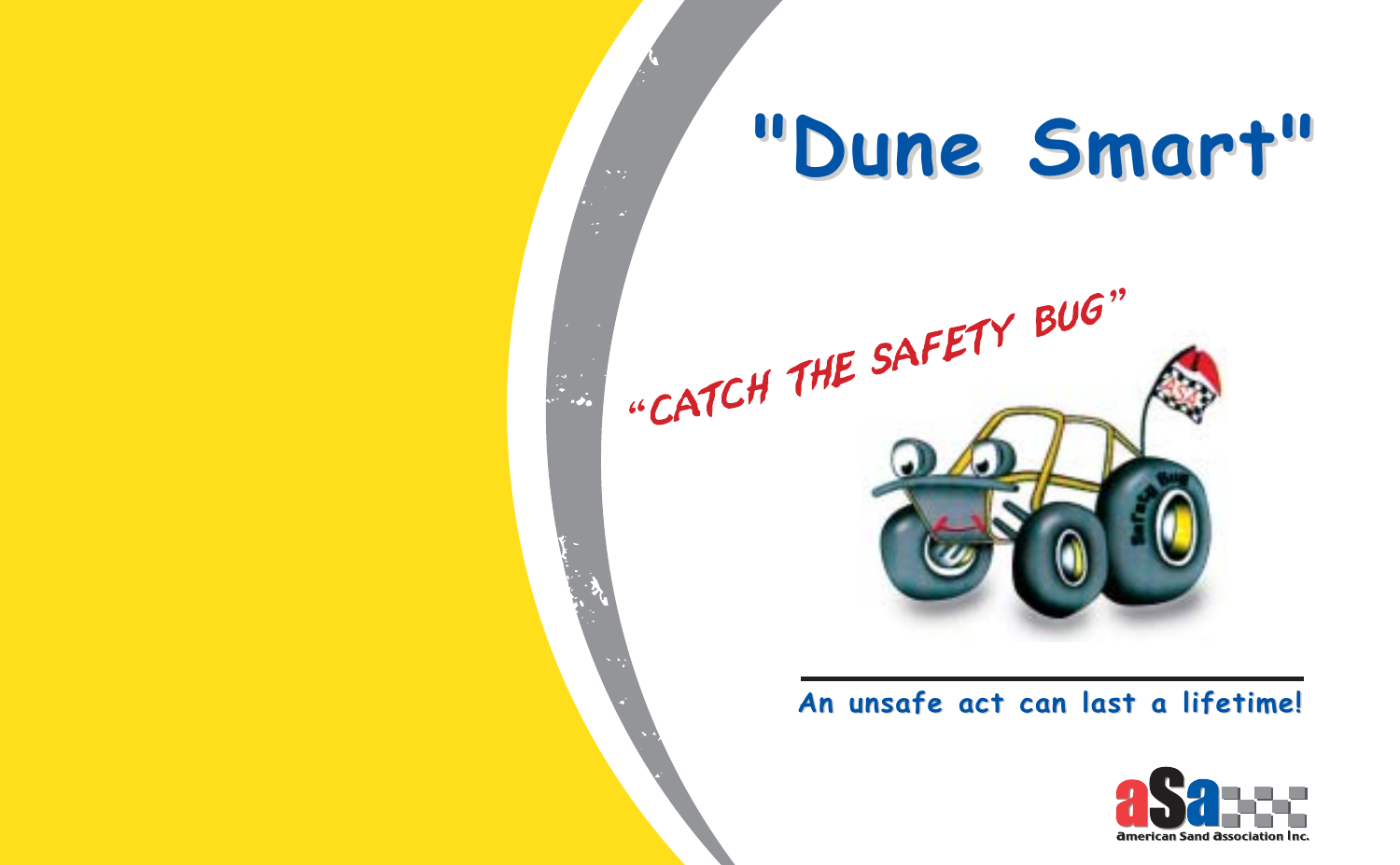# **KNOW THE LAW…** *DON'T DRINK AND RIDE!*

**Keeping the Dunes a safe, clean and fun place for all outdoor enthusiasts is your responsibility**

*Drinking and Driving Laws apply Off-Highway*

# **Don't Let This Be Your Last Ride!**







800-GET-MADD



The BLM's Director of Law Enforcement and Security has made it clear, "Let there be no misunderstanding, we will strongly enforce all DUI laws in full cooperation with state and local law enforcement agencies at all off-highway recreation locations."





**BLM**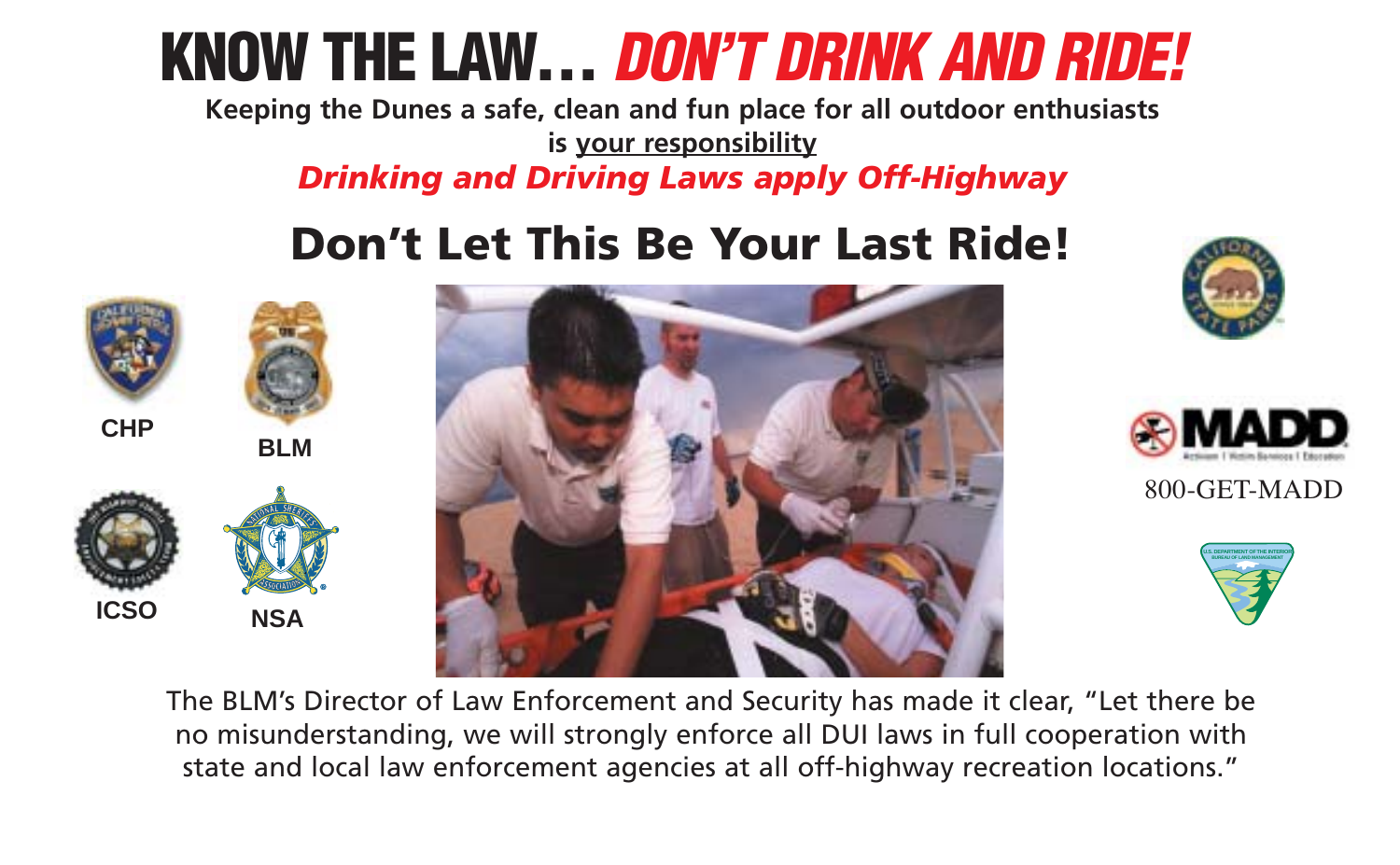#### **American Sand Association**

### **WHAT IS ASA?**

**ASA's primary objective is to "UNITE, INFORM and MOBILIZE"** the sand duning community to protect their right to ride.

**ASA was formed in June of 2000** as a nonprofit California corporation under IRS Tax Code 501(c)(4) and has no paid staff.

**Through strategic partnerships** with local communities and various entities, we promote a safe dune experience coupled with responsible use of public lands. This is accomplished with our **Education and Safety programs.** This brochure is only one product of those efforts. Through our Website, newsletters, and emails, we **distribute information** to sand-oriented vehicle owners and businesses.

**Plant and animal studies** funded by the ASA and our sister organizations, provide the best science available.

**We encourage** State and Federal agencies to manage public lands for sustained, multiple use.

**We encourage** all sand sport enthusiasts to **support their favorite riding areas.** Since the majority of the ASA's funding, knowledge, contacts, expertise and volunteers are derived from the Imperial Sand Dune Recreation Area (ISDRA), it is not the intent of ASA to become the lead organization in any area other than the ISDRA.

#### **ASA ENCOURAGES you to JOIN and DONATE to the following ORGANIZATIONS**

**ACTION**

www.actionprogram.info

**Americans for Responsible Recreation Access** www.arra-access.com

**American Motorcyclist Association** www.amadirectlink.com

**All-Terrain Vehicle Association (ATVA)** ATVA@ATVAonline.com

**Blue Ribbon Coalition** www.sharetrails.org

**California Association of 4 Wheel Drive Clubs** www.cal4wheel.com

**California Off-Road Vehicle Association**

www.corva.org

**Friends of Oceano Dunes** bod@oceanodunes.org

**Friends of Sand Mountain** www.sandmountain-nv.org

**Off-Road Business Association** www.orba.biz

**San Diego Off-Road Coalition** www.sdorc.org

**United Four Wheel Drive Association** www.ufwda.org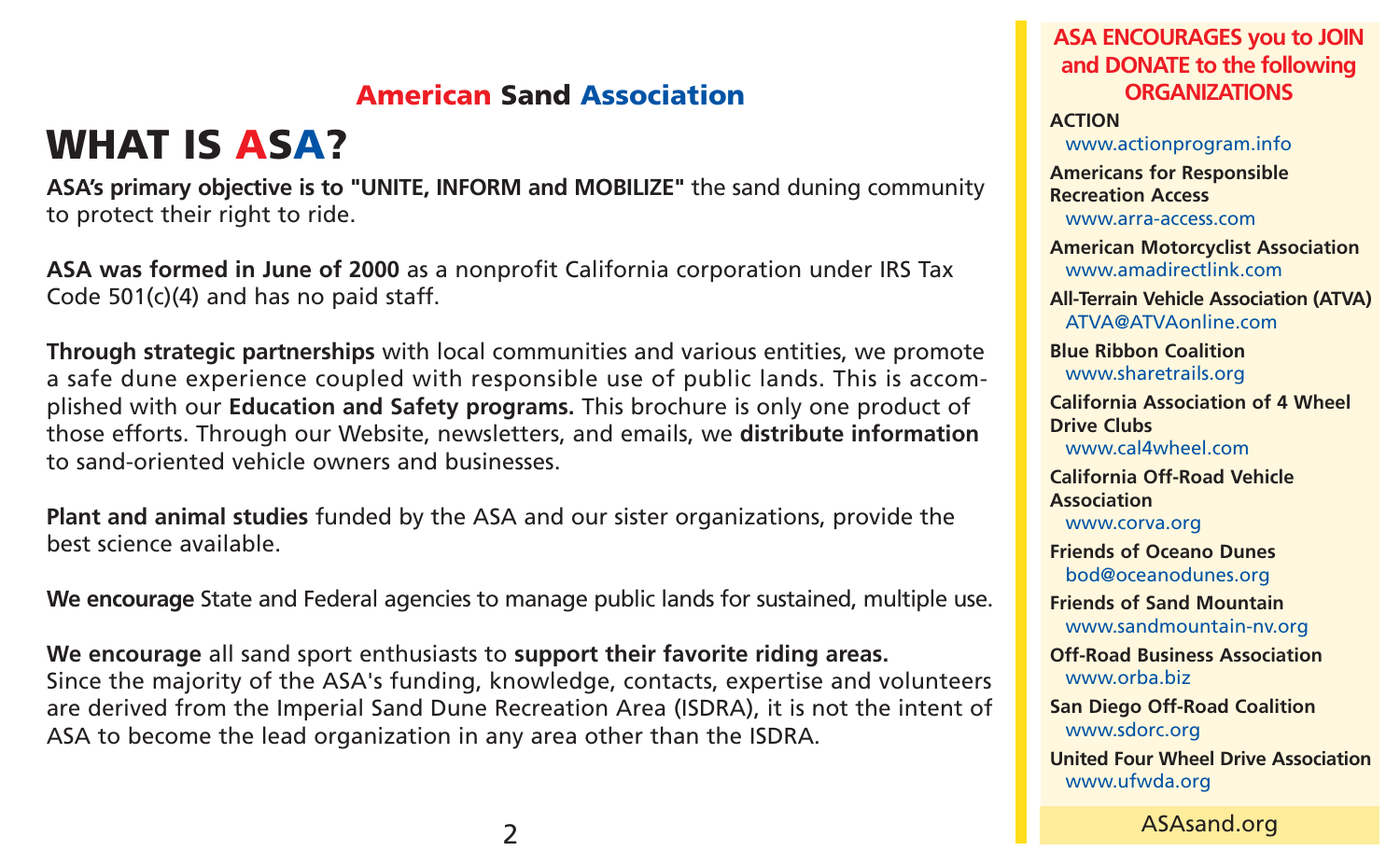

## **"SAFETY AWARENESS IS IMPORTANT"**

**The ASA hopes the information in this brochure will help make your duning experience a safe recreation activity that you and your family and friends will enjoy for years to come. This brochure will help you become familiar with some of the rules and safety information. Let's all become "DUNE SMART."**

**ABUSE IT ---and you may---LOSE IT!**



**By using COMMON SENSE and COURTESY, what is available today, will be there to enjoy tomorrow. Careless operation of your OHV can cause serious injury or damage.**

# **"RESPONSIBILITY MATTERS"**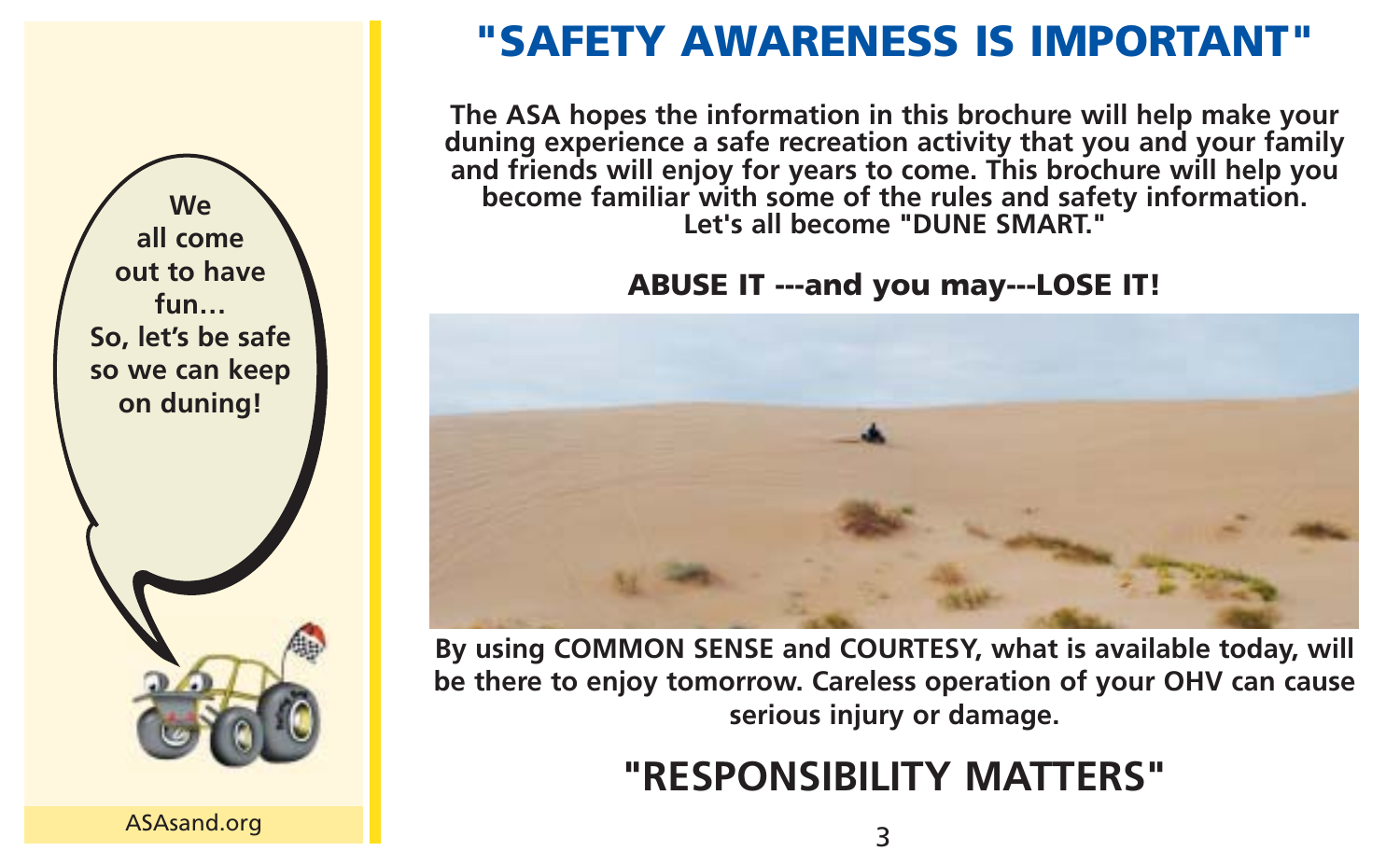#### **DUNERS CHECKERED FLAG PLEDGE We Fly It And Live By It!**



**TRASH: We pack it in and We pack it out.**

#### **ENFORCEMENT:**

**We live by the rules.**

**We support all law enforcement at the dunes.**

**We report major infractions!**

#### **RESPECT FOR OTHER PEOPLE, SAFETY, AND THE ENVIRONMENT**

**We act in a responsible manner.**

#### **SIMPLE RULES TO LIVE BY…**

*PLEASE RESPECT THE RIGHTS OF OTHERS!* 

**Be Considerate** of others on the road or Dunes.

**Ride** only where permitted.

**Pack Out** what you pack in.

**Drinking** and riding don't mix.

**Keep the Noise** and dust down.

#### **Wear**

proper fitting helmet, eye protection and other safety gear.

**Whips & Approved Flags** are required.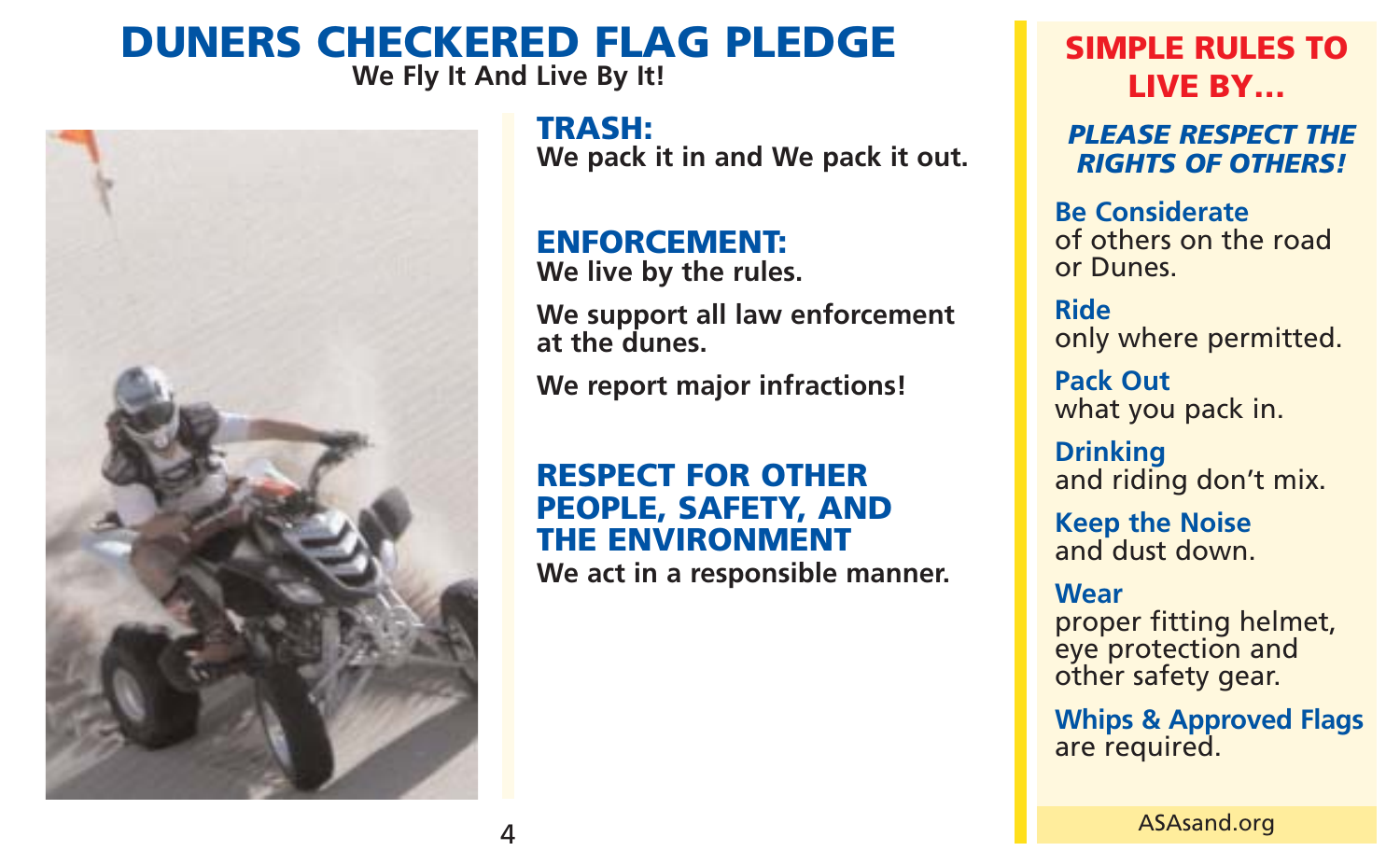**DISCOVER THE REWARDS OF RESPONSIBLE RECREATION**

**Riding solo** can leave you vulnerable if you have an accident or breakdown.

Allow for future use of the outdoors, by leaving it **better than you found it.**

**Obtain a map of the area** you wish to explore and determine which areas are open for use.

**Check** to make sure you have all your Safety Equipment before you leave.



*Become familiar with vehicle license and camping requirements in your area. They vary from state to state.*

*Prepare for the unexpected by packing emergency items. Check the weather.*

ASAsand.org

**Trash can be a Huge Problem! Please keep the dunes clean. Broken bottles can ruin your tire, and your trip!**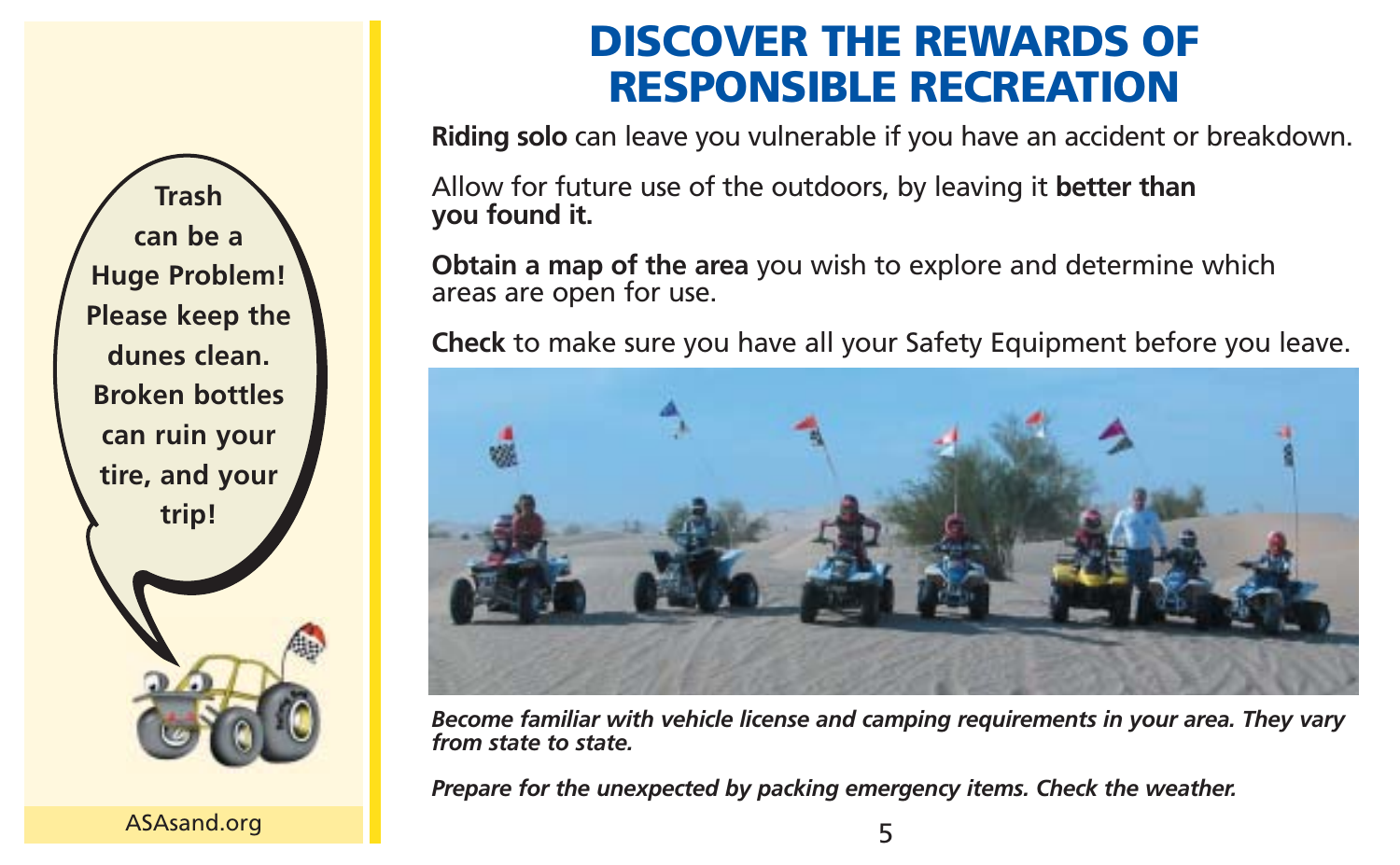### **"DUNE SMART - RIDE TOMORROW"**

**Motorcycles and ATV's** have become popular for work and recreation.

Unfortunately along with the increased use, reported cases of serious injury have also increased.

Most of these injuries can be attributed to **improper use.**

**Make Motorcycle and ATV safety**  a priority at all times.

**Read and comply** with the information in the owners manual and safety course given by the dealer.

Perform a complete **safety inspection** prior to your trip.



**Let someone know where you are going and when you will return!**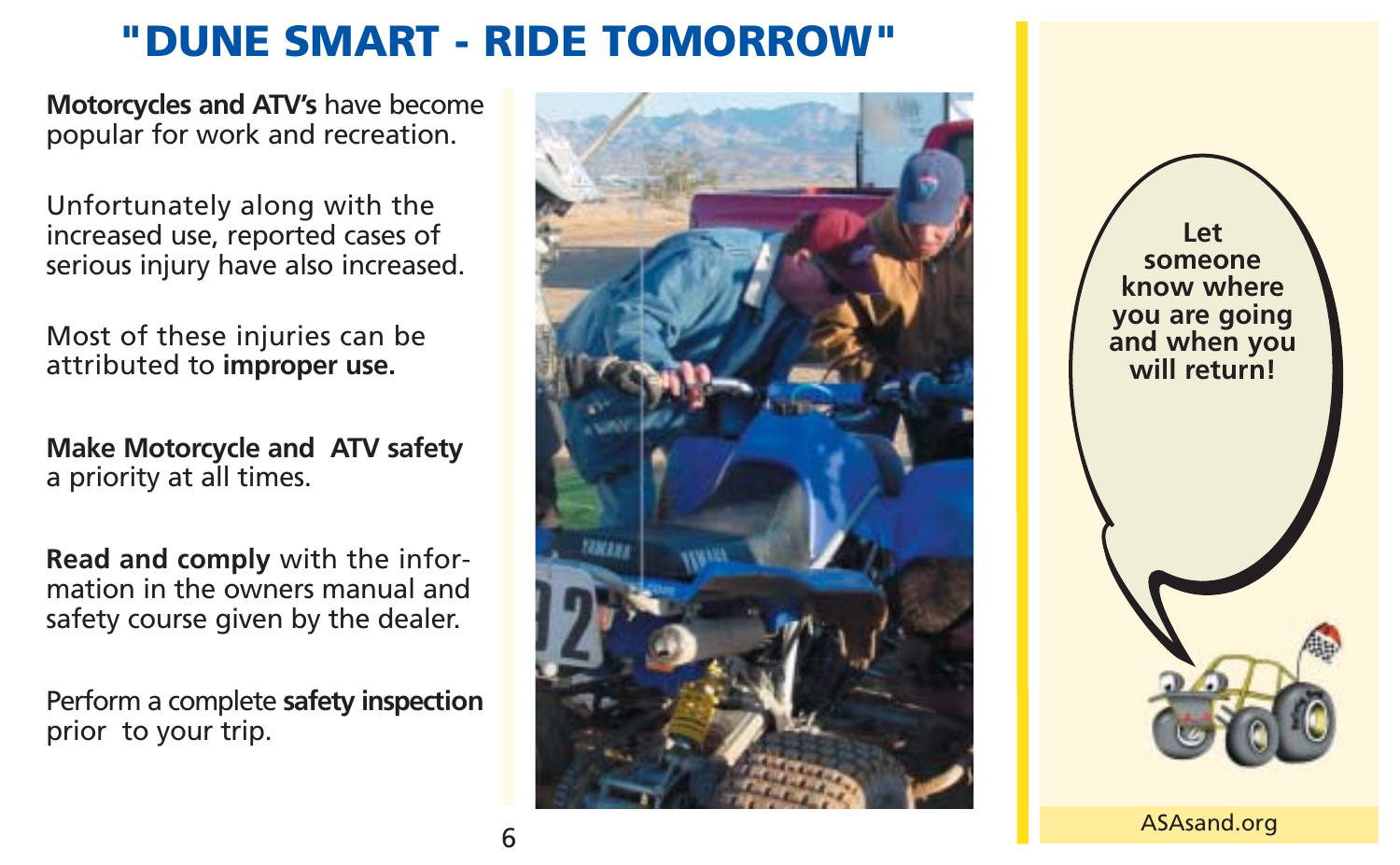

ASAsand.org

# **SPECIAL RULES FOR ATV's**

While operating a motor vehicle, **unlicensed drivers** must be under the immediate supervision of a licensed adult, and must be able to safely reach and operate all vehicle control mechanisms.

A person with a **suspended or revoked drivers license** may not operate a vehicle at any time.

**Helmets:** Required while operating ATV's.

**Passengers:** Prohibited on ATV's in some riding areas.

**Under 18:** A minor may not operate an ATV unless he or she has received the safety course, or is in the direct supervision of an adult who has the appropriate certification, and must be under the direct supervision of a parent or guardian at all times.

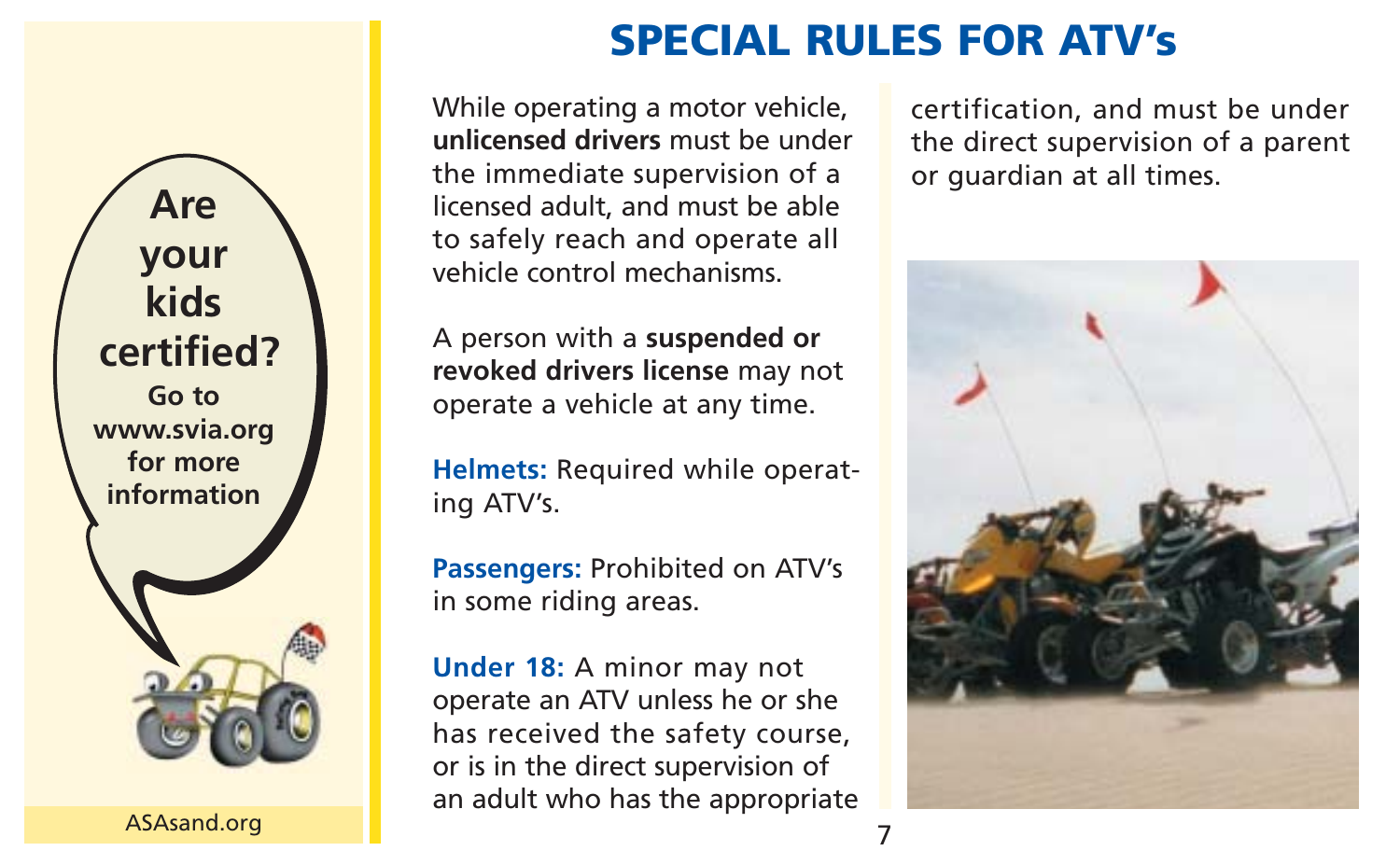

### THE ACTION PROGRAM

**Organizing Off Road Manufacturers to Protect Access to Public Lands**

#### **(866) 215-2565**

**Please support these businesses that Dare To Care" about land access**

- **• Carson Trailers**
- **Eclipse Recreational Vehicles**
- **• Extreme RVs**
- **• Honda/Yamaha of Redlands**
- **• Komfort Corporation**
- **National RV**
- **• Northwood Manufacturing**
- **•** *Weekend Warrior Trailers*

**Operate any Off Highway Vehicle While Under The Influence Of Alcohol or Drugs**

**DO NO**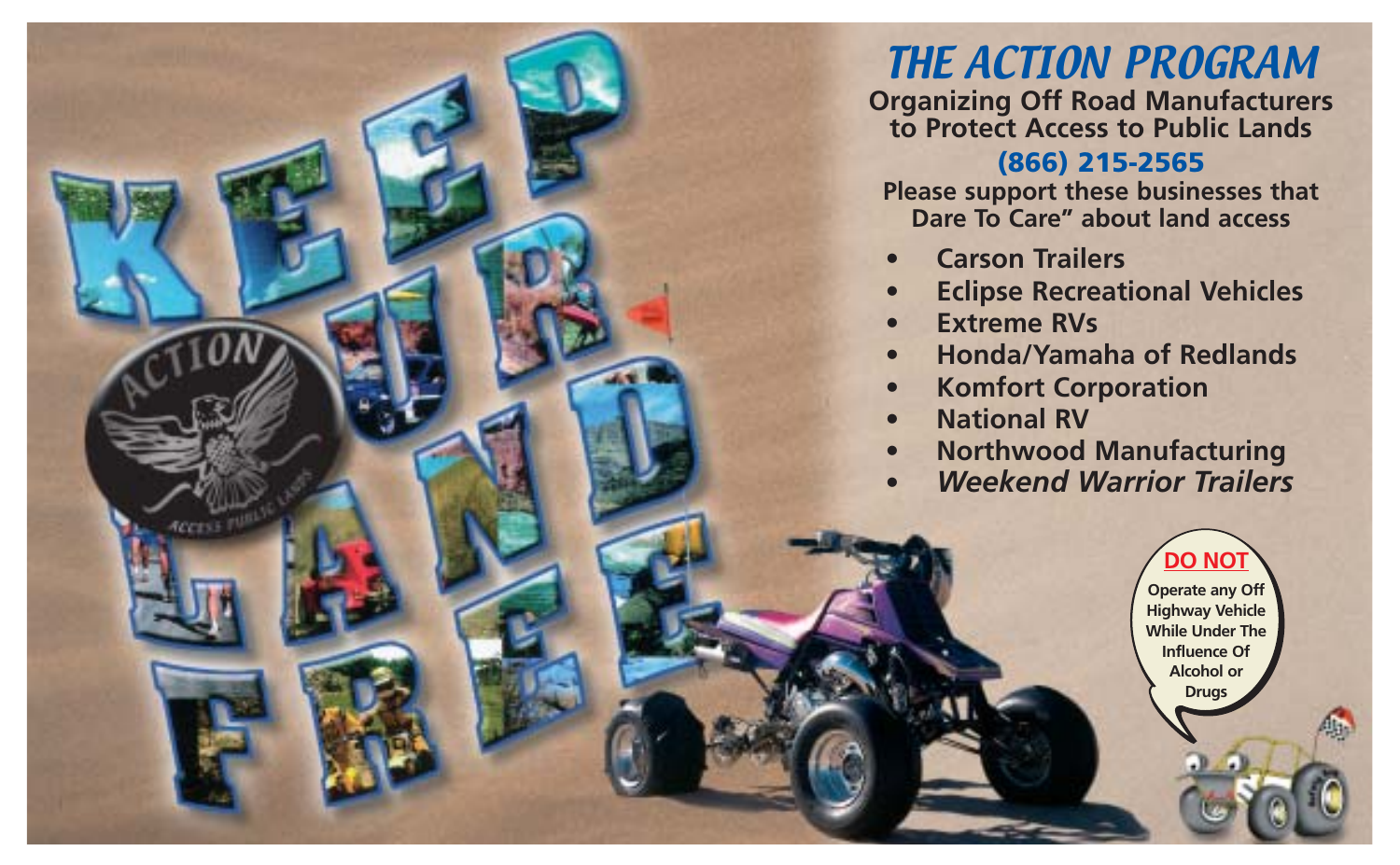**Professional racers wear their protective equipment. YOU SHOULD TOO!** 

ASAsand.org **Assume that the set of the set of the set of the set of the set of the set of the set of the set o** 

# **KNOW WHAT EQUIPMENT SHOULD BE WORN.**

Check the operators manual for manufacturer's recommendations

**Helmet**: Wear a DOT-Snell ANSI approved helmet.

**Goggles:** Good vision is important. Protect your eyes. Your goggle lens must not be scratched or fogged over. Do not use a tinted lens at night.

**Gloves:** Protect your hands from blisters and fatigue.

**Chest Protector:** Avoid chest injuries.

**Riding Boots:** Protect your legs, ankles and feet with boots designed for riding.

**Shoulder Guards**

**Elbow Guards**

**Long Pants**

**Knee Pads**

**Shin Guards**

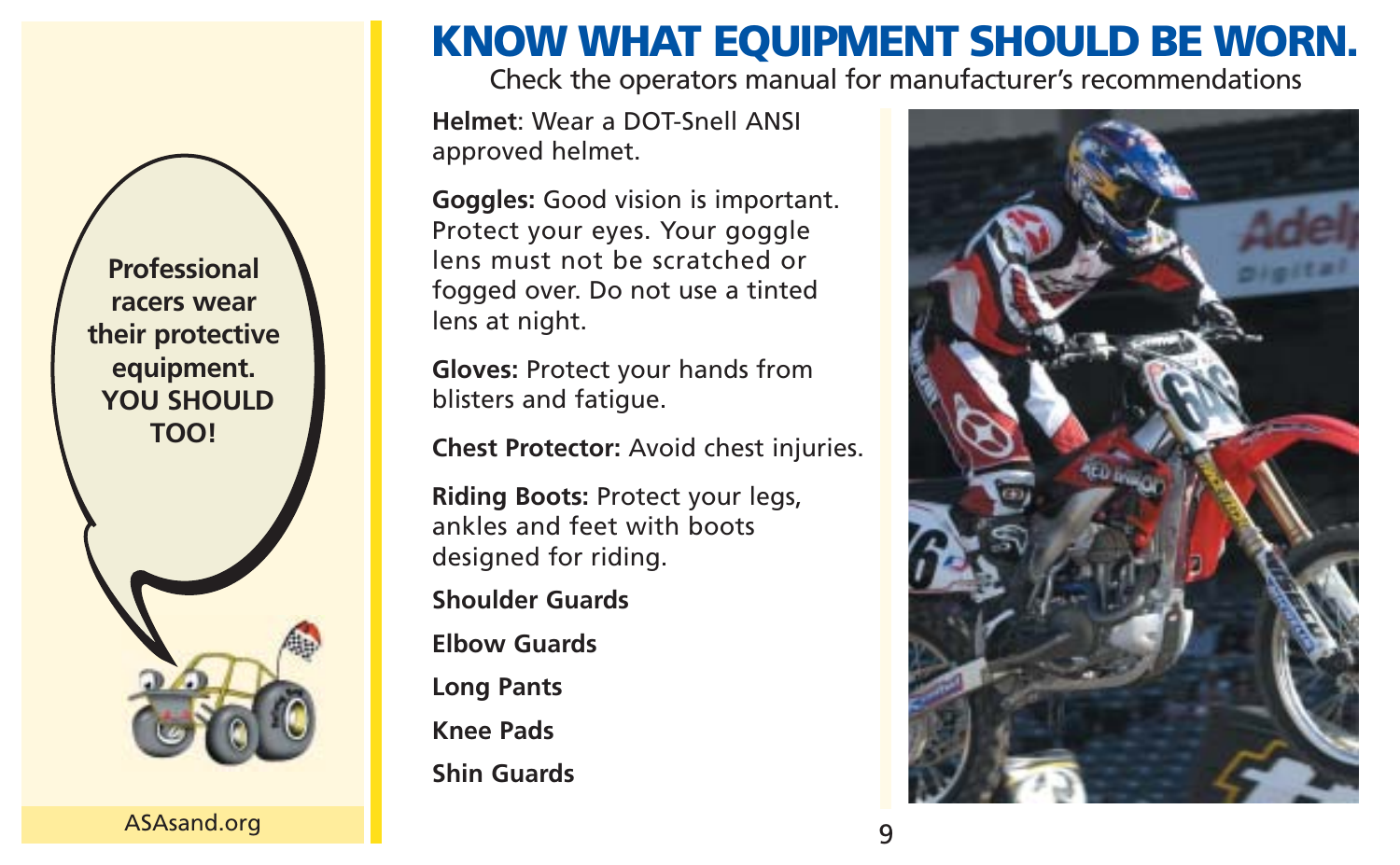# **IS YOUR BUGGY OR CART SAFE?**

**Safety is incorporated into most new sandrails by the builders. Golf carts need similar safety features.**

#### **WHAT TO LOOK FOR:**

**• Suspension that will take rough terrain.**

- **• Seats mounted to the frame.**
- **Properly installed seat belts.**
- **• Sturdy roll cage.**
- **• Sand tires mounted on beadlock wheels.**
- **• NEVER use STARTER FLUID to mount a tire.**



**Sandrails and Golf Carts have become more popular and more powerful than ever! That is why Safety is more important than ever.**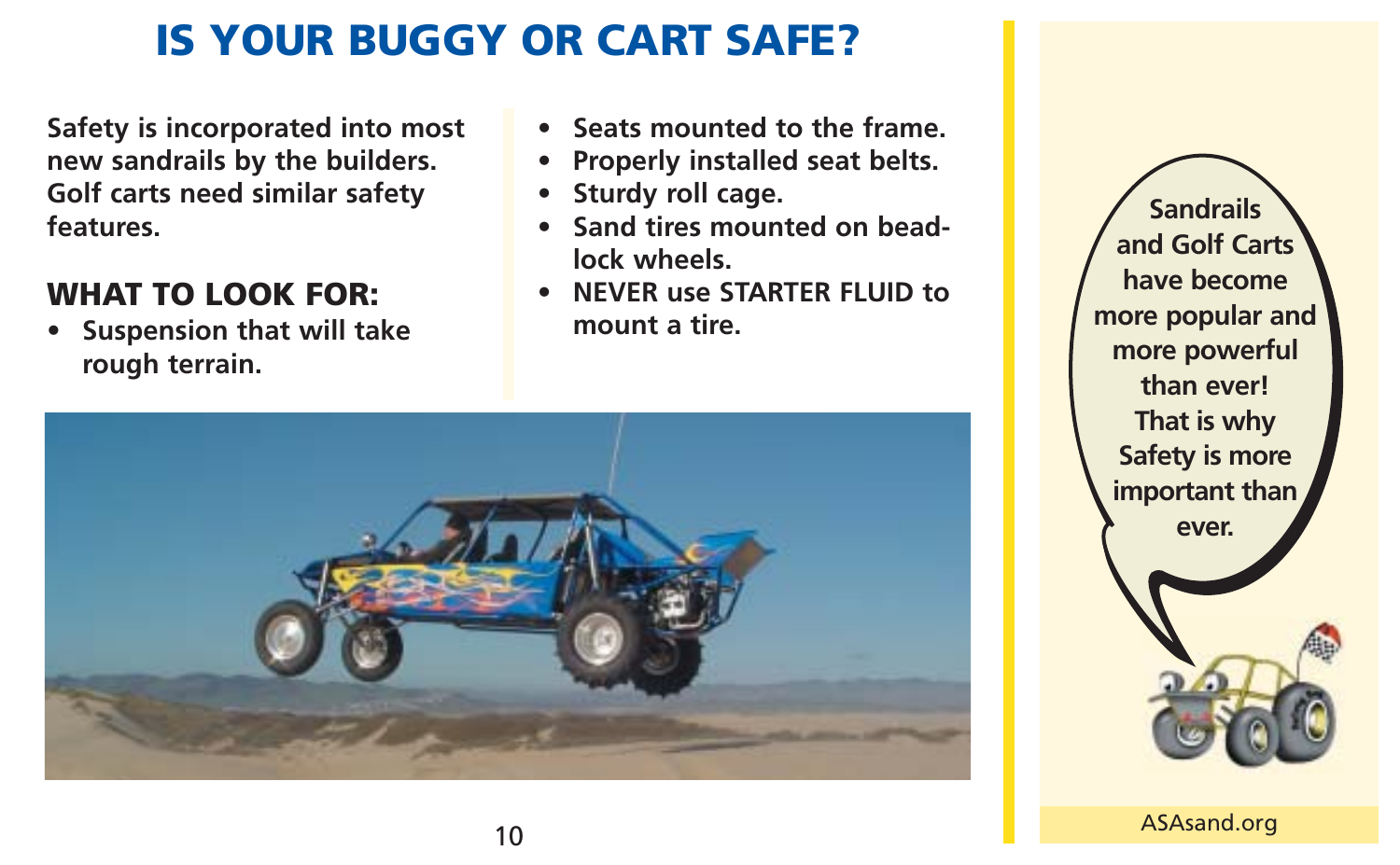# It's A Beautiful Day in the Neighborhood {Now, Let's Keep it Safe}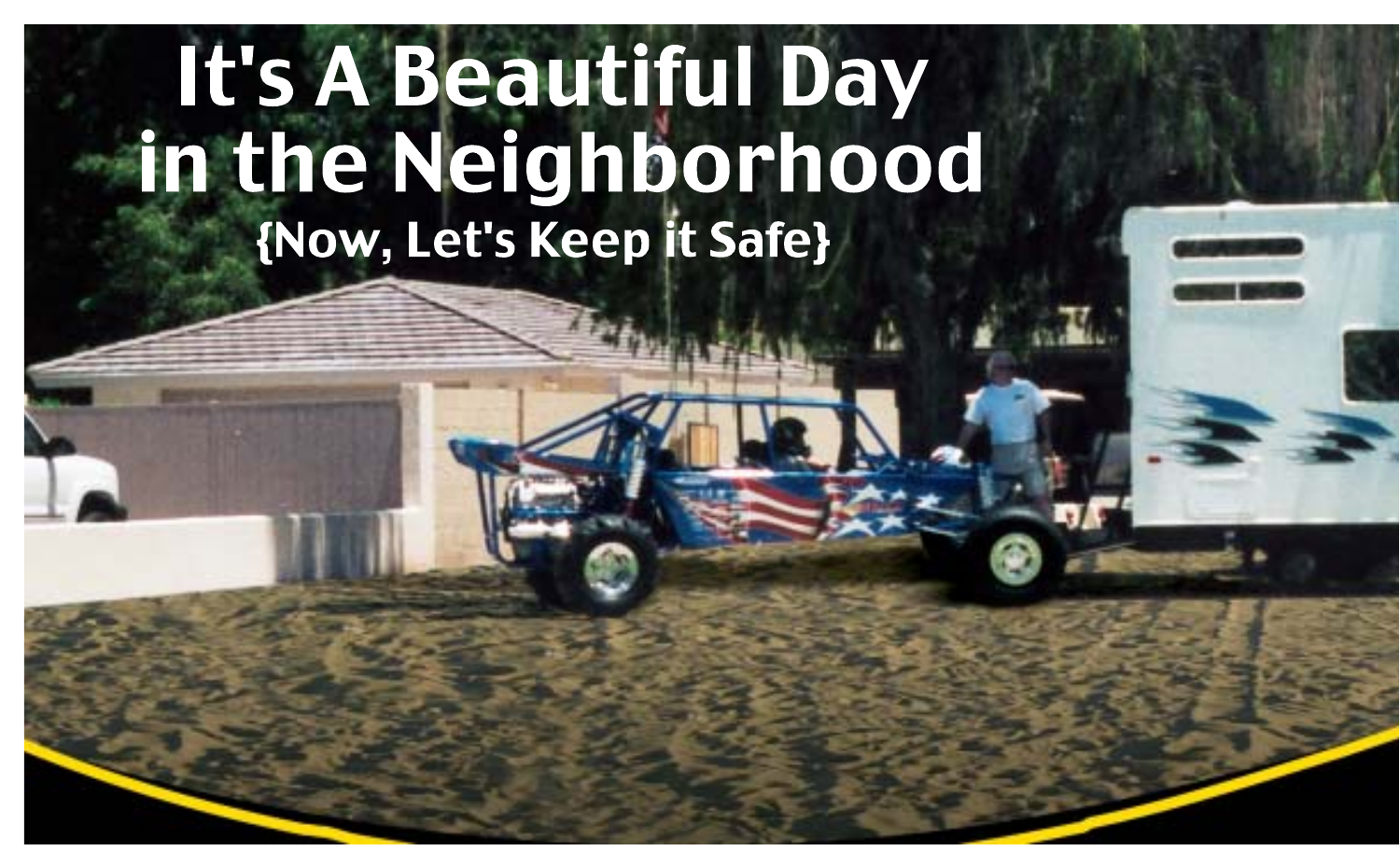# **(800) 500-9914Please Watch your Speed<br>around Campsites**

SPEED LIMIT

NEAR CAMP

 $\frac{\partial S_{\partial z}}{\partial x}$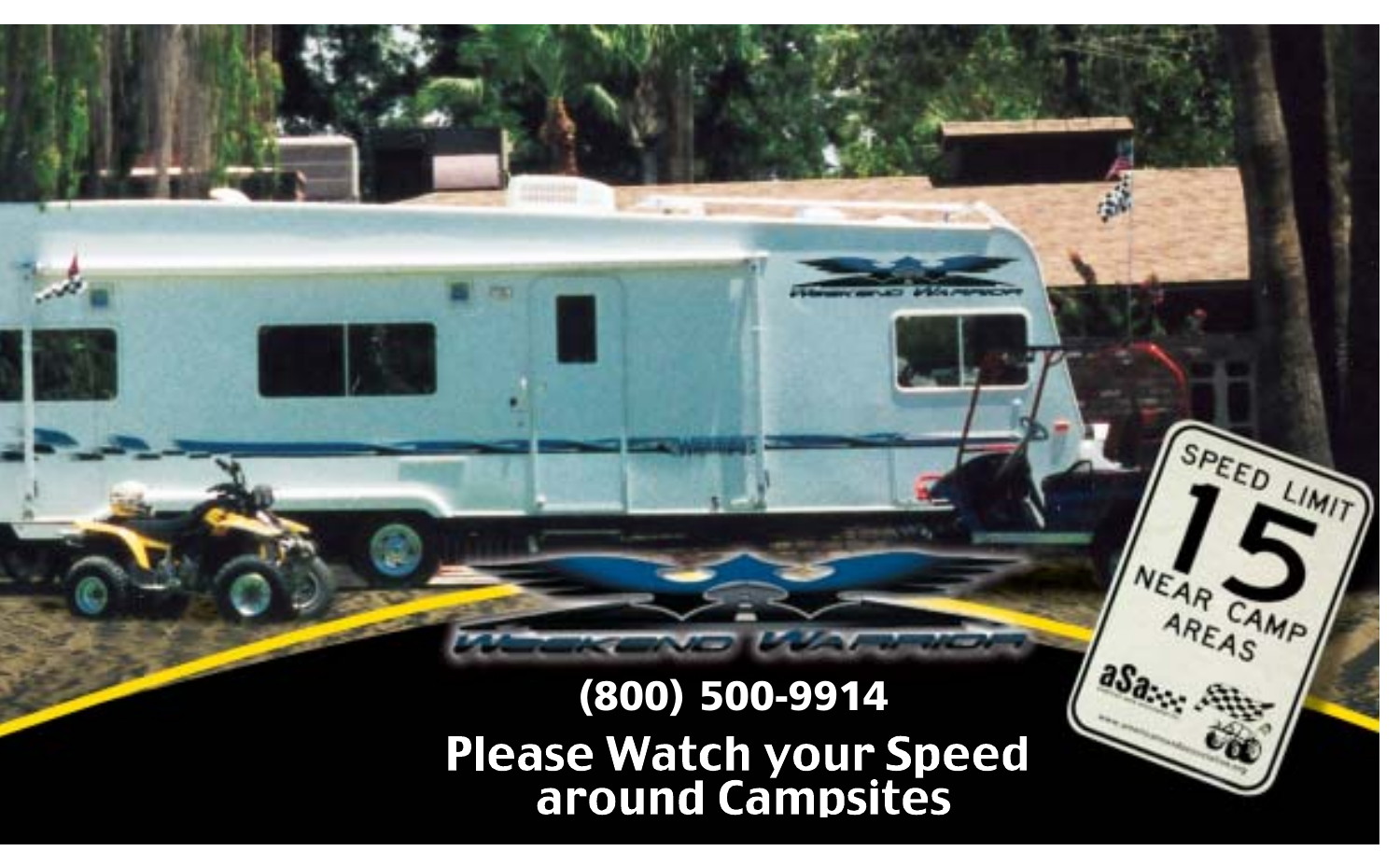**Some of us can really fly! Please stay back and keep an eye on your children in case I blow a tire or have a mechanical malfunction!** 

## **MAKE THE DRAGS SAFE KEEP THEM OPEN**

**KEEP** the riding lanes open

**SPECTATORS:** Keep back at least 50 feet away from the races **OBEY AND COOPERATE** with law enforcement personnel **RACERS:** No more than 15 MPH within 50 feet of people



#### **PLEASE PLAY and STAY SAFE**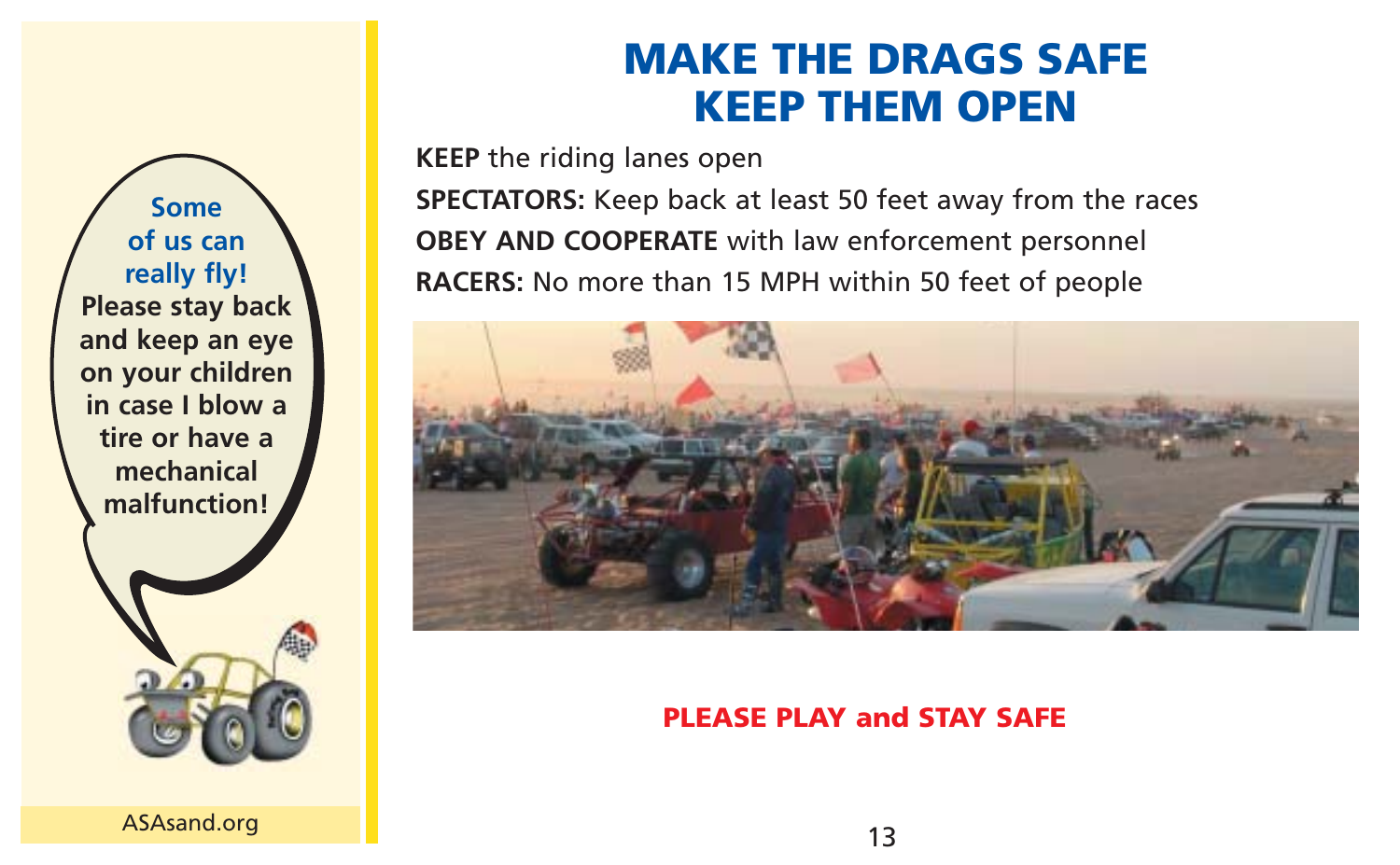## **BEFORE YOU STRAP IN**

#### **Every occupant should be buckled in, even if you are planning on going slow!**



**Occupants** must have proper containment.

**A five point system** with a crotch belt will hold the lap and shoulder belts down.

**How much clearance** is there between the seat and the skid plate?

**Lap belts** are made to hold the occupants down.

**Shoulder belts** should hold the occupant back.

**Is there a skid plate** under the seat?

**Properly installed and properly worn seat belts are one of the most important safety items to protect my riders.**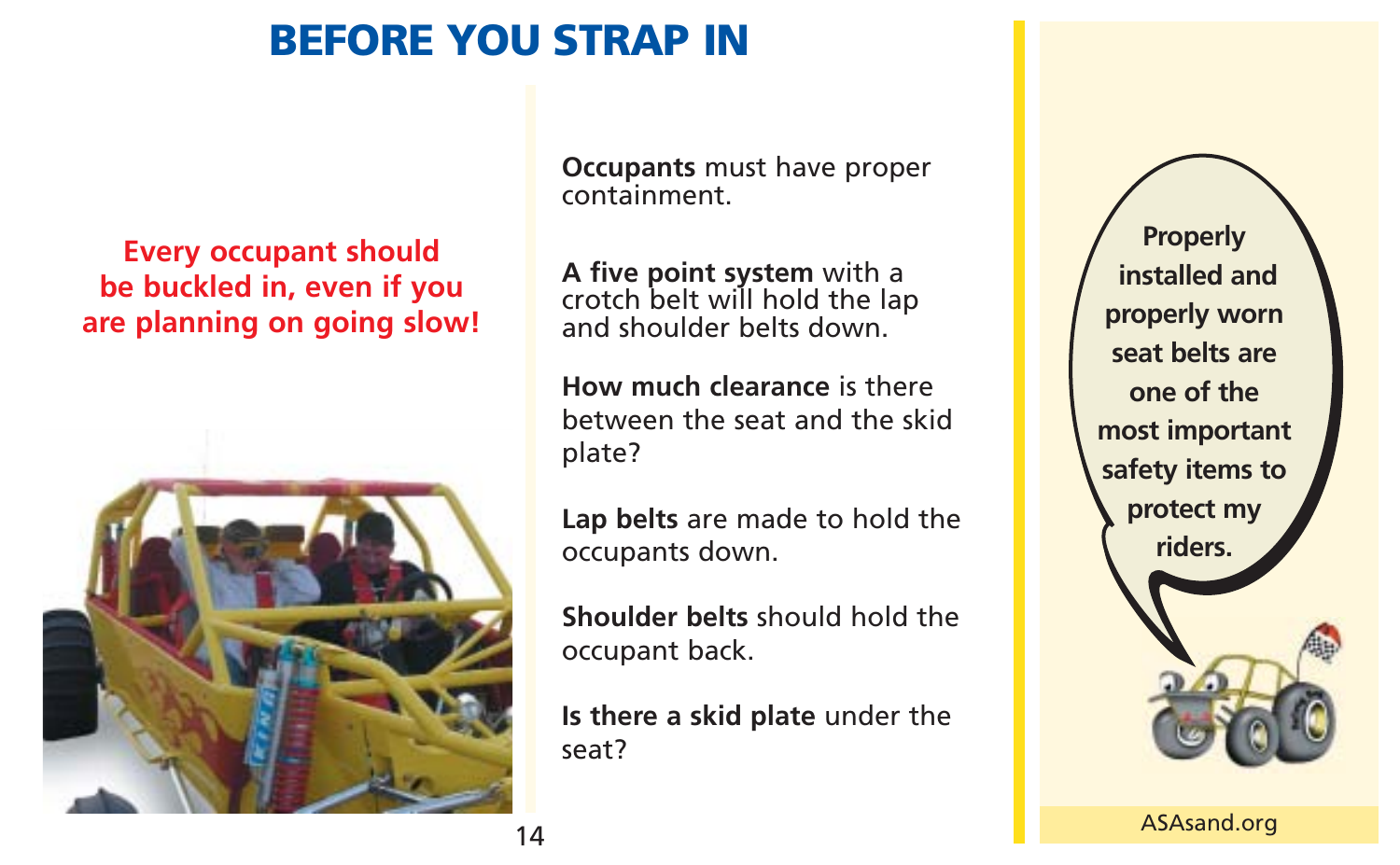

ASAsand.org

## **GOLF CARTS ARE MORE POWERFUL THAN EVER**

Lifted Golf Carts are easy to roll and are unstable at high speeds.

Golf Carts are safer if they have a roll bar and seat belts.

Don't overload golf Carts with too many people.

Children have been injured when parents let them go out unsupervised.

Stock golf cart brakes were not designed to stop very well at high speeds.

Low tire pressure is great in sand but can be unstable on the pavement.

**A fire extinguisher** is good to have along on golf carts and sandrails. They are required in some areas.

**Avoid running over plants.** They can ruin your tires and **impact the environment.**

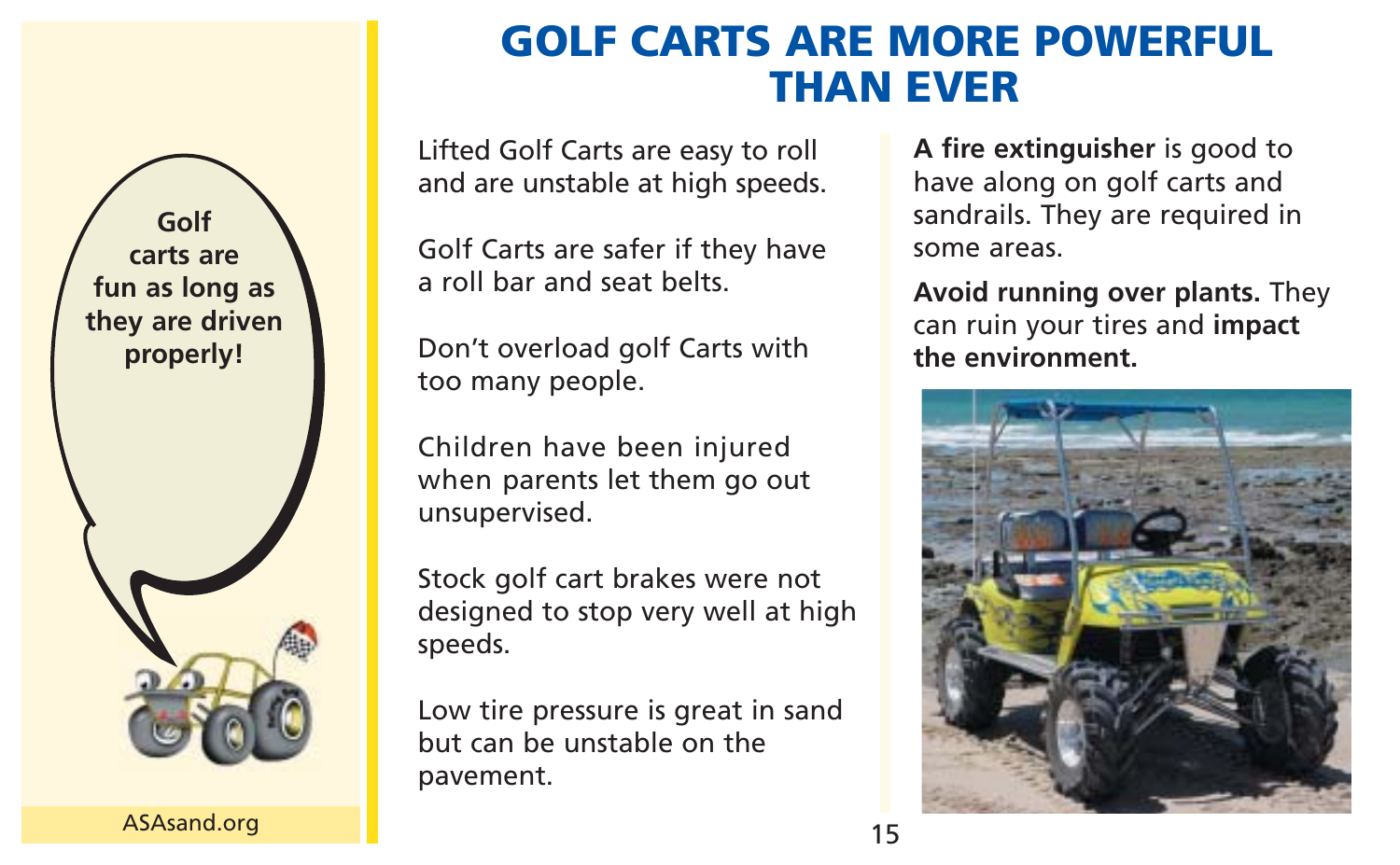# **SANDRAIL MAINTENANCE INSPECT BEFORE YOU RIDE**

Front headlight and a red taillight are required by law after dark.

Good tires and wheels might save you a walk.

#### **Inspect your gas lines!**

Make sure all electrical, brake, and gas lines are routed away from occupants, battery cables, and the exhaust system.

#### **PRE TRIP CHECKS**

❏ Last trip fixes

❏ Tire condition

❏ Air cleaners

❏ Check for leaks

#### **PRE RIDE CHECKS**

❏ Riding gear

❏ Fuel level

❏ Tire pressure

- ❏ Check fluid levels, belts, hoses
- ❏ Tighten bolts and connectors check battery cables, and charge Fire extinguisher GPS, tools and flashlight
- ❏ Liquid refreshments and snacks
- ❏ Tire repair kit, cell phone and sun block
- ❏ Tow strap

#### ❏ **Don't forget common sense**



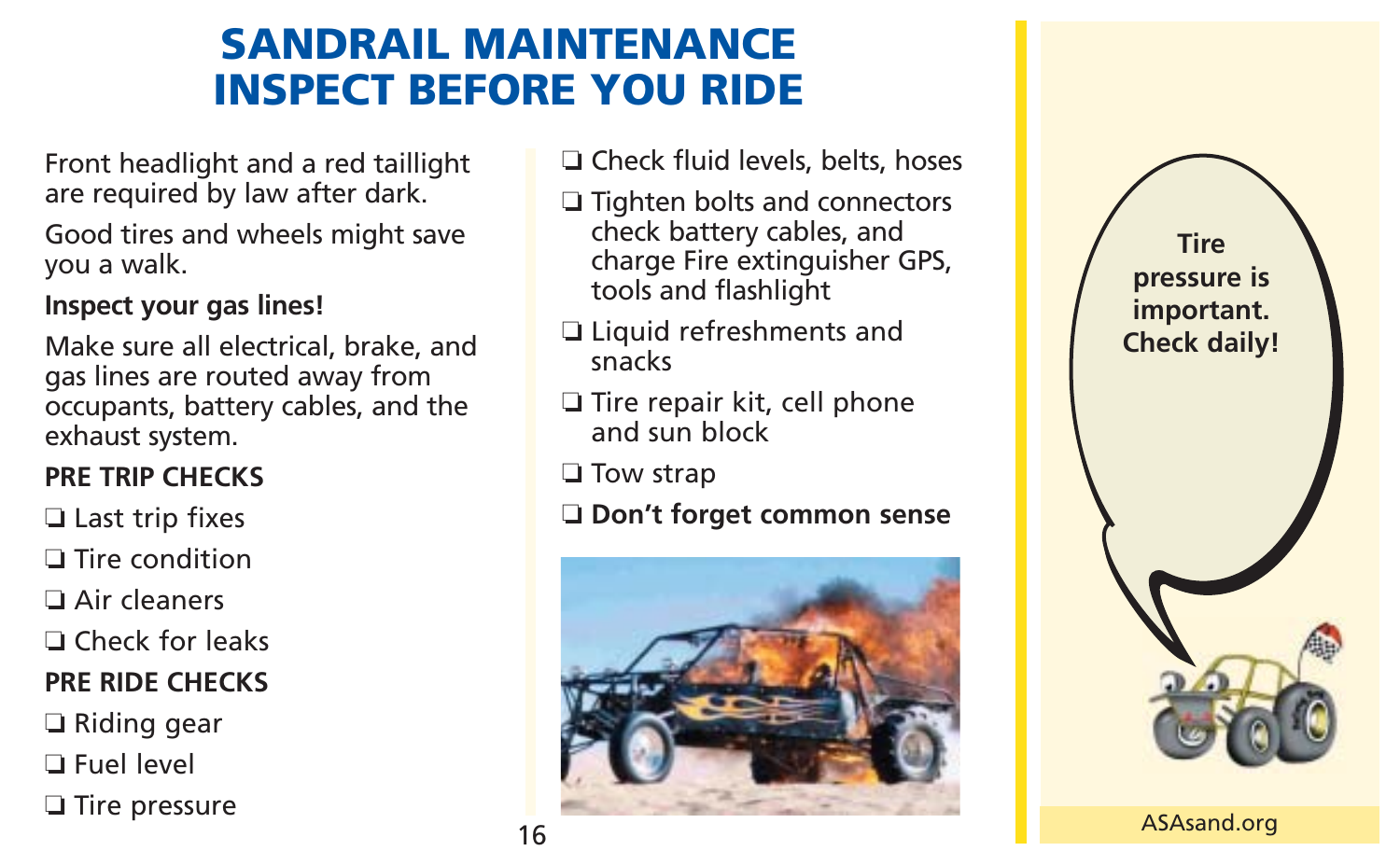# **DUNING TIPS**

**First time at the dunes** should be with someone that has been there before. Do research on the Internet for other information.

**First time riders** should pre-ride on flat terrain until you get comfortable with the vehicle / ATV before attempting going for a ride in the dunes.

**Ride to your skill level**. Don't try to keep up with others if it is over your skill level.

**Global Position System** (GPS) can be very valuable for keeping track of where you are in the dunes. Some dunes cover many square miles! Don't get lost.

**Make your camp easy to find** both during the day and at night by flying a unique flag and having some kind of unique lights after dark.

*Everyone should keep an eye out* for the people behind them in case someone has a problem.



**Be Careful a midday "WHITE OUT" may cause loss of depth perception**

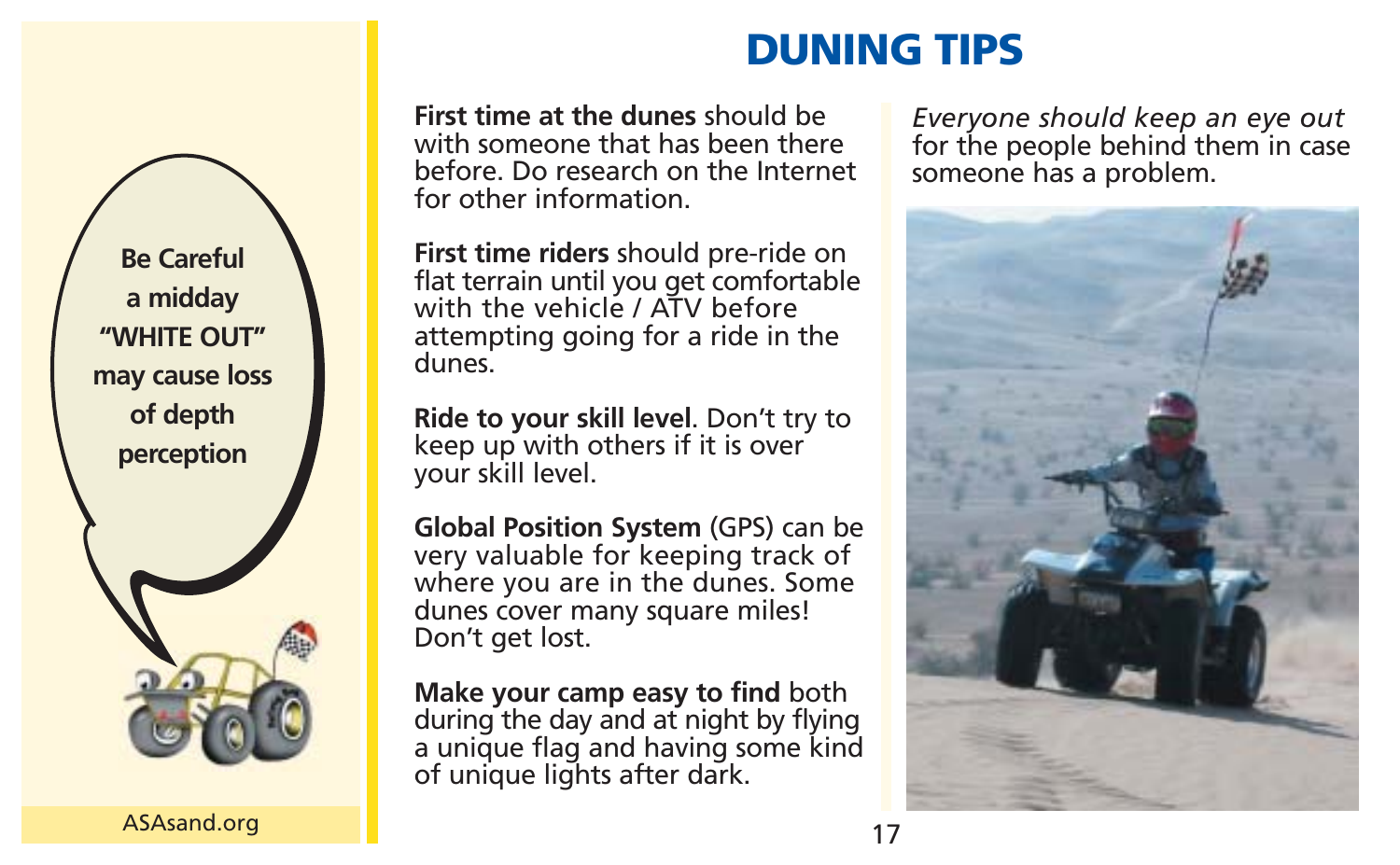## **SAFE RIDING AT THE DUNES**

**Slow down** if someone lags behind so the group doesn't stretch out. Make everyone accountable for the person behind them.

Have the lead person and the last person run with their lights on. **Two-way radios** for the person riding "lead" and the person riding "cleanup" can be a life saver.

**If you get separated** from your group while riding, you should climb the tallest nearby hill and make yourself visible.

If you are deep in the middle of the dunes and it starts to get late, what do you do? That depends on where you are camped and how much fuel you have left.

In many cases, you can **climb a tall dune** and spot a familiar landmark: possibly your camp.



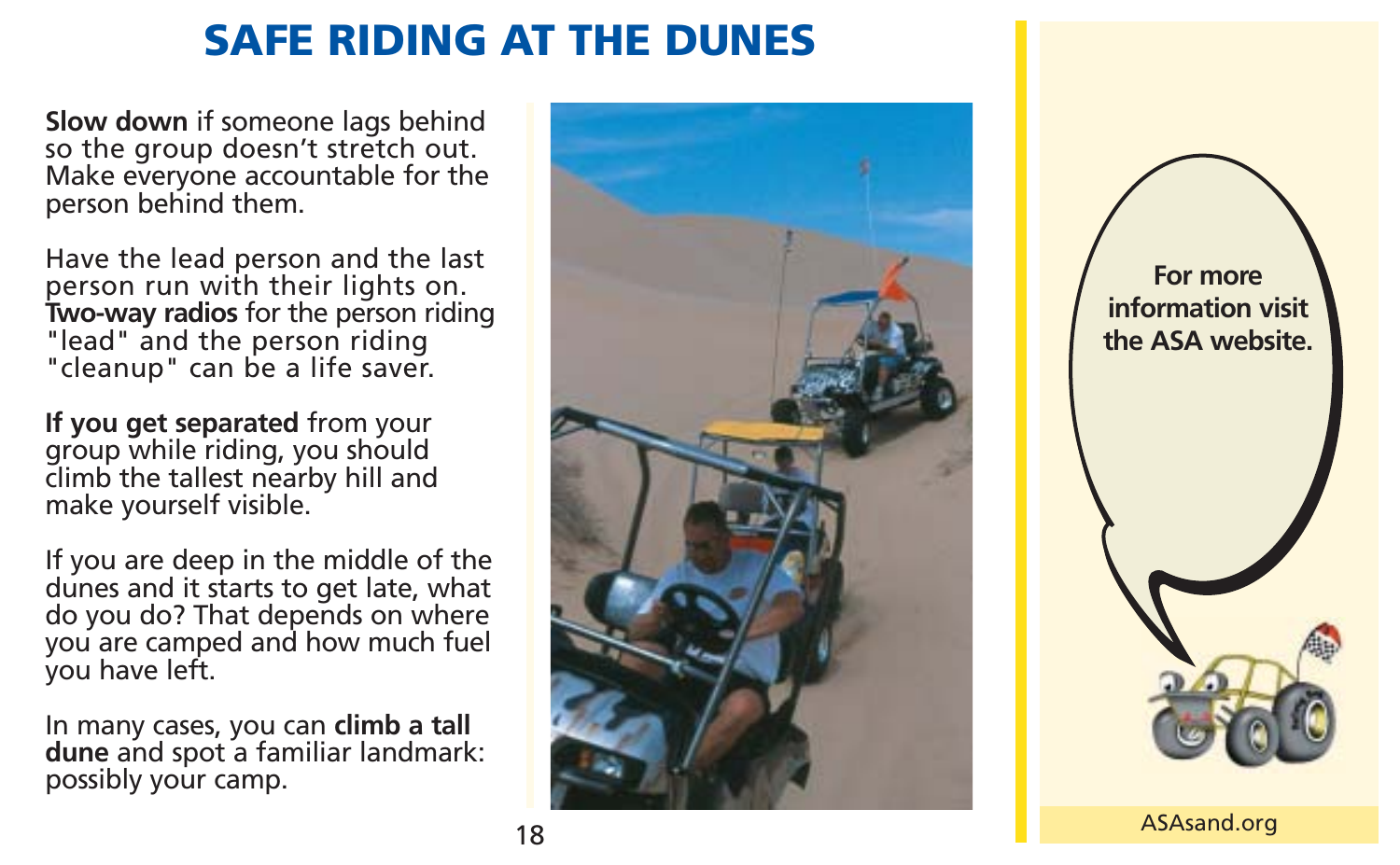## **USE COMMON SENSE**

**Pay attention** to the sun. If you're running low on fuel, or even THINK you are, head for the closest edge of the dunes. It is much easier to walk out, if you have to, on hard level ground.

Watch for **"witches eyes"** and never take your eyes off the dune! The dunes will lull you into a false sense of security.

Be careful, just when you think it is safe to open it up, here comes a slip face (miniature cliff) or witches eye and you're 15 feet in the air.

#### **Don't overdrive your line of sight.**

**It is dangerous at night.** Be sure you have proper and legal lights. Take a jacket, flashlight and **GPS**.

**Know the riding skill level** of your fellow duners. Accidents can occur if someone is riding over their head.



**NEVER dune alone, without water, under the influence or, with unsafe equipment.**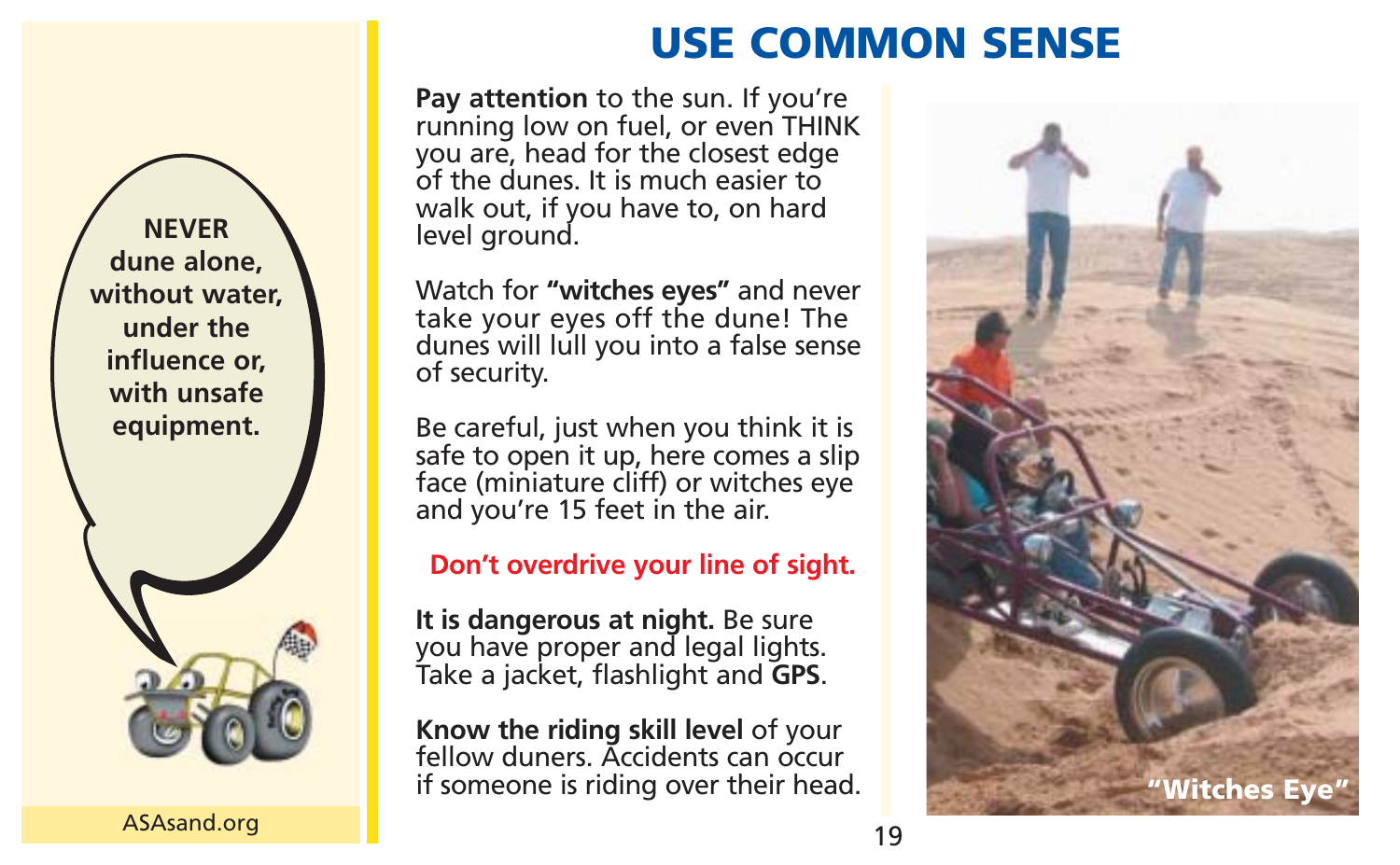### **LOOK BEFORE YOU JUMP**

Check the other side of hills and dunes before you go over the top. People are injured because they fly over the top without knowing what is on the other side.

There could be people, other vehicles, or a HUGE drop-off on the other side. The dunes change constantly when the wind blows<sup>"</sup>

If you are going to "jump" hills or dunes make sure you have a spotter and watch their signals. Know what is on the other side!

Some things that should be taken along are First Aid kit, goggles, bandana, sun block, water, firewood, tow strap, plenty of gas, and common sense. This is the single most important thing you can take along!

Rules can vary from state to state. Be sure to check your local regulations.



**If we obey the safety rules and abide by the laws we can enjoy the dunes.** 

and the set of the set of the set of the set of the set of the set of the set of the set of the set of the set o<br>As a set of the set of the set of the set of the set of the set of the set of the set of the set of the set o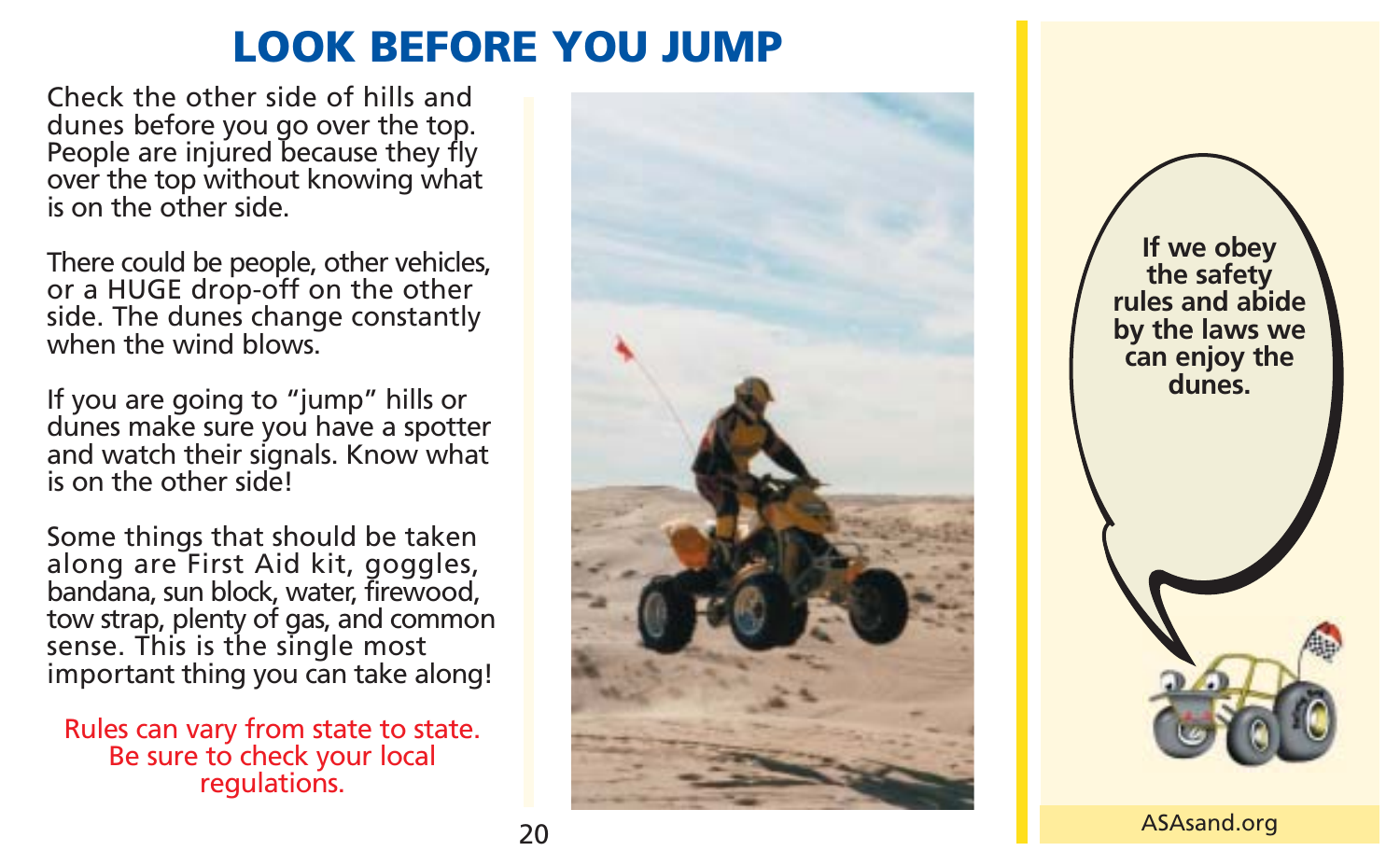

ASAsand.org



**Promoting and Protecting the Off-Road Industry**



#### When he grows into this, will he have a place to ride? **IT IS UP TO YOU!**

Following the rules and using common sense can help keep the dunes open for many generations. ATTENTION BUSINESS OWNERS Join ORBA-YOUR trade association 619-449-0778 www.orba.biz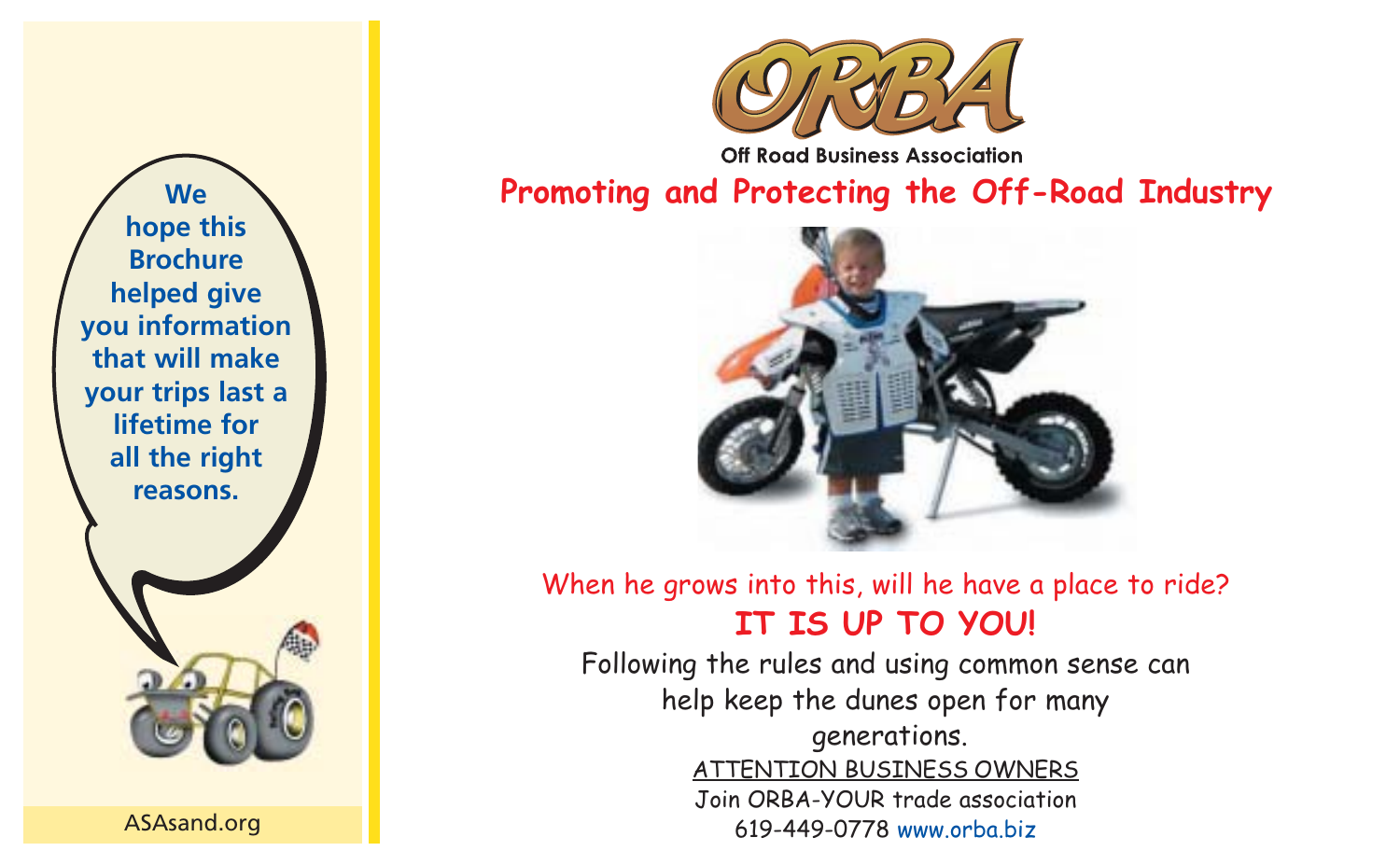# **RESPONSIBILITY MATTERS**

# "Designate a Driver"



**760.353.3920 • El Centro, CA**